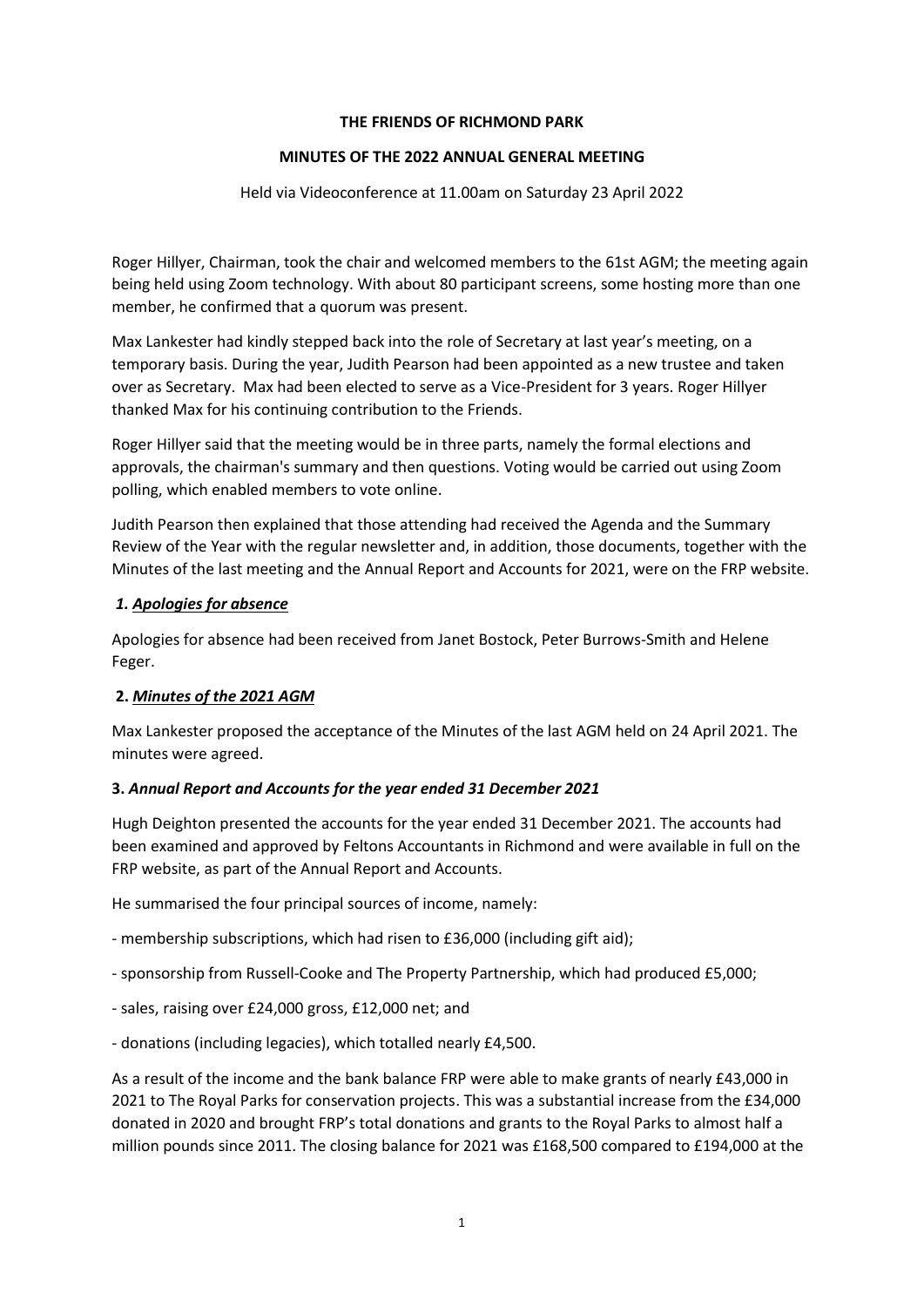end of 2020, which was in accordance with plans put in place at the beginning of the year for an increased level of grants.

He summed up the financial position as strong and said FRP will continue to be able to make substantial contributions to the Park's conservation activities.

On behalf of the Trustees, Roger Hillyer proposed the approval of the 2021 Report and Accounts. The 2021 Report and Accounts were agreed.

# **4.** *Election of Officers*

(a) Nick Coleman proposed Roger Hillyer for Chairman. Roger Hillyer was elected; he said that he was honoured to continue to serve FRP.

(b) Ron Crompton proposed Judith Pearson for Secretary. Judith Pearson was elected.

(c) Ron Crompton proposed Hugh Deighton for Treasurer. Hugh Deighton was elected.

## **5.** *Election of Trustees*

Roger Hillyer said that there had been a number of changes in trustees during the year. He paid tribute to the contributions by retiring trustees. Steve Sandham, who had developed and grew the bulletin, website and social media and who had created the successful Adopt-an-Area litter picking scheme (AaA), had moved away from the area. Richard Gray had also stepped down after 11 years as a Trustee. Richard had led our marketing and mainstream media activities; he has now become a Vice-President, focusing on Friends-funded conservation projects and the Park's conservation and wildlife generally. In November 2021, Monique Sarkany and Nigel Sherwin had been appointed as trustees: Monique had taken over lead responsibility from Teresa Grafton for FRP's Discoverers activities for young families, and Nigel had taken over AaA. In January 2022, as well as Judith Pearson, Helene Feger and Lucy Tarleton had both joined as new trustees. Helene had taken over our press relations and Lucy had assumed responsibility for events.

Max Lankester proposed the following as trustees: Janet Bostock, Nick Coleman, Helene Feger, Chris Mason, Monique Sarkany, Nigel Sherwin, Lucy Tarleton and Vivienne Press. All were elected as trustees.

## **6.** *Appointment of Honorary Independent Examiner*

Feltons had kindly carried out this function for some years, and were prepared to act in that capacity again. The Chairman thanked Richard Rhodes of Feltons for his work, which was carried out on a pro bono basis. On behalf of the Trustees, Roger Hillyer proposed Feltons as the Honorary Independent Examiner. Feltons were appointed.

## **7.** *Chairman's Report*

Roger Hillyer paid tribute to the continuing support of all members, volunteers and trustees, who make the Friends the active and influential charity it is. Membership grew by 18% to over 3,800 members by the end of the year; volunteer numbers grew by 13% to nearly 300 volunteers; and new trustees and leaders had been recruited to join an already strong team. He added a personal thank you to Ron Crompton for his advice and support.

Roger Hillyer then reviewed what the Friends did in 2021, illustrating his report with photos and short films.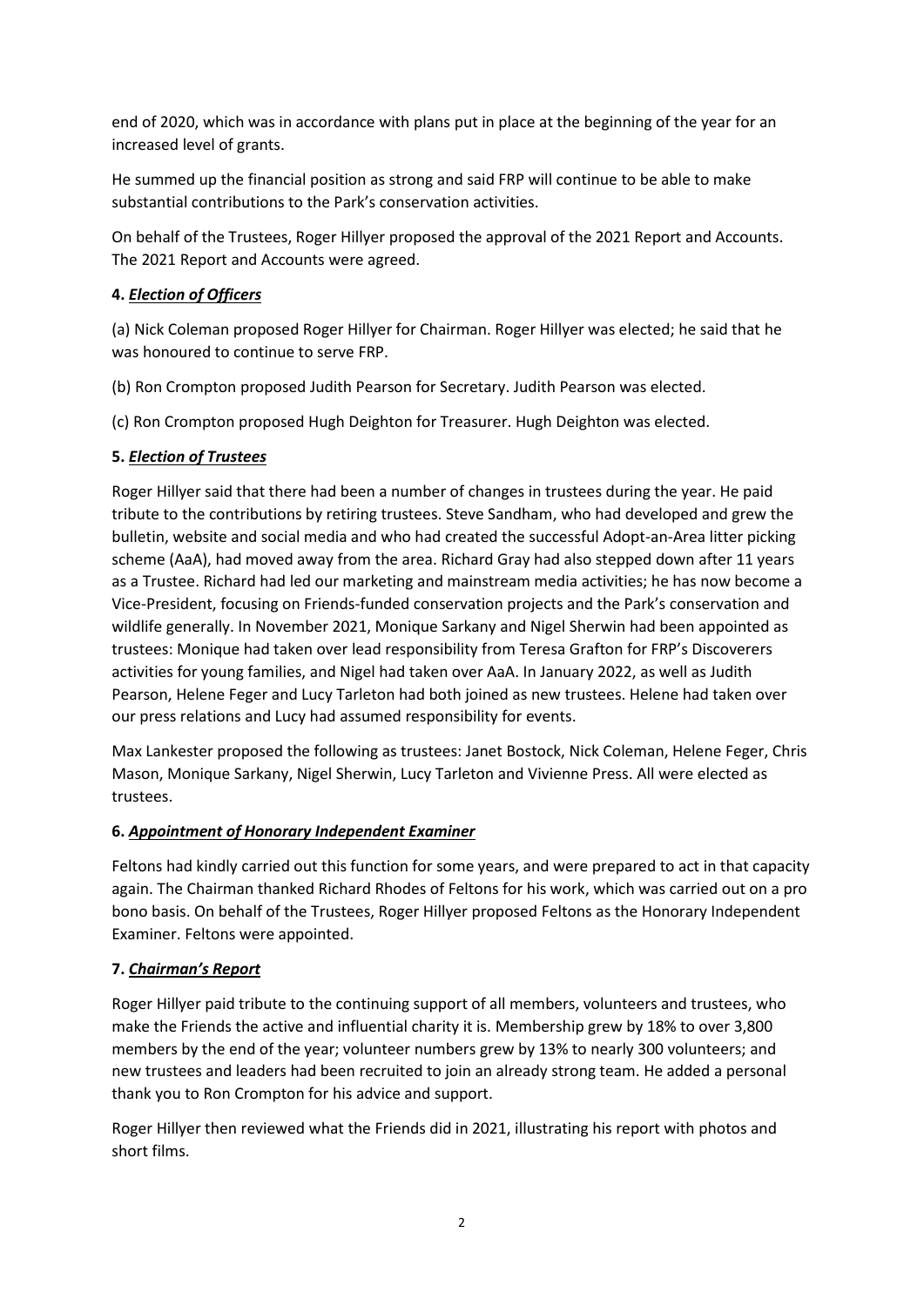### *Lockdown and wet weather damage*

First Richmond Park itself. 2021 started with national lockdown restrictions. With little else to do, visitor numbers to the Park increased and with heavy rain in the first few months of 2021, it was perhaps the worst time for the Park during the entire Covid period.

### *Restoration and investment*

Richmond Park received record amounts of money from The Department of Culture Media and Sport's recovery fund and from the People's Postcode Lottery. Some of that work started in 2021 and it has continued since, including renovations to the Causeway at Pen Ponds, improvements to the Tamsin Trail (partly about Covid recovery but, in terms of managing waterflow, they are also a response to climate change) and significant repair work to the wall.

### *Litter in lockdown and Adopt-an-Area*

Litter increased in lockdown, the AaA litter pickers could not start again until March 2021. This is now our largest team, including Duke of Edinburgh volunteers who make a real difference to Richmond Park.

### *The Visitor Centre and online sales*

The Visitor Centre was shut for the first three months of the year but, with Diane Peake and Marilyn Watkinson and the volunteers successfully navigating various changing regulations and guidance, the Visitor Centre came back, with extraordinarily high sales, in the last quarter. Our online shop was again a key part of our sales, even though the work behind the scenes is less visible. The beautiful calendar, which Vivienne Press produces, not only shows off the beauty of Richmond Park, to remind everybody what we are protecting, but continues to grow in sales, becoming an increasingly key part of our overall income.

## *Skylark protection with our new patron*

2021 was Clare Balding's first full year as our patron. And in March 2021 she helped with our campaign to protect skylark breeding areas, taking part in a film produced by Richard Gray. A short film of how BBC TV London News reported on this was shown. The numbers of skylarks held up reasonably well in 2021.

#### *The Year of the Tree*

With Covid and lockdown restricting activities, 'The Year of the Tree' was extended to 2021. Hundreds of people watched the FRP webinar on remarkable trees, which included Clare Balding interviewing Simon Richards and Gillian Jonasus. The FRP 'Walks with Remarkable Trees' proved popular with a reprint of set one. The smaller size of the Royal Oak print was made available in an attractive presentation tube. The Year of the Tree finished with a first –a booklet for children, 'Lets Discover: Trees and their Wildlife'. This featured Olly the little owl on every page. The Year of the Tree lives on with the Mark Frith print, the walks and the children's booklet. It has raised significant sums of money, but perhaps most importantly it has raised awareness, understanding, attachment and indeed affection for the trees of the Park.

#### *Light and noise surveys*

The Chairman noted that it was five years since the launch of the FRP film 'Richmond Park National Nature Reserve'. 560,000 people have watched it on YouTube - 1,000 people every day. So those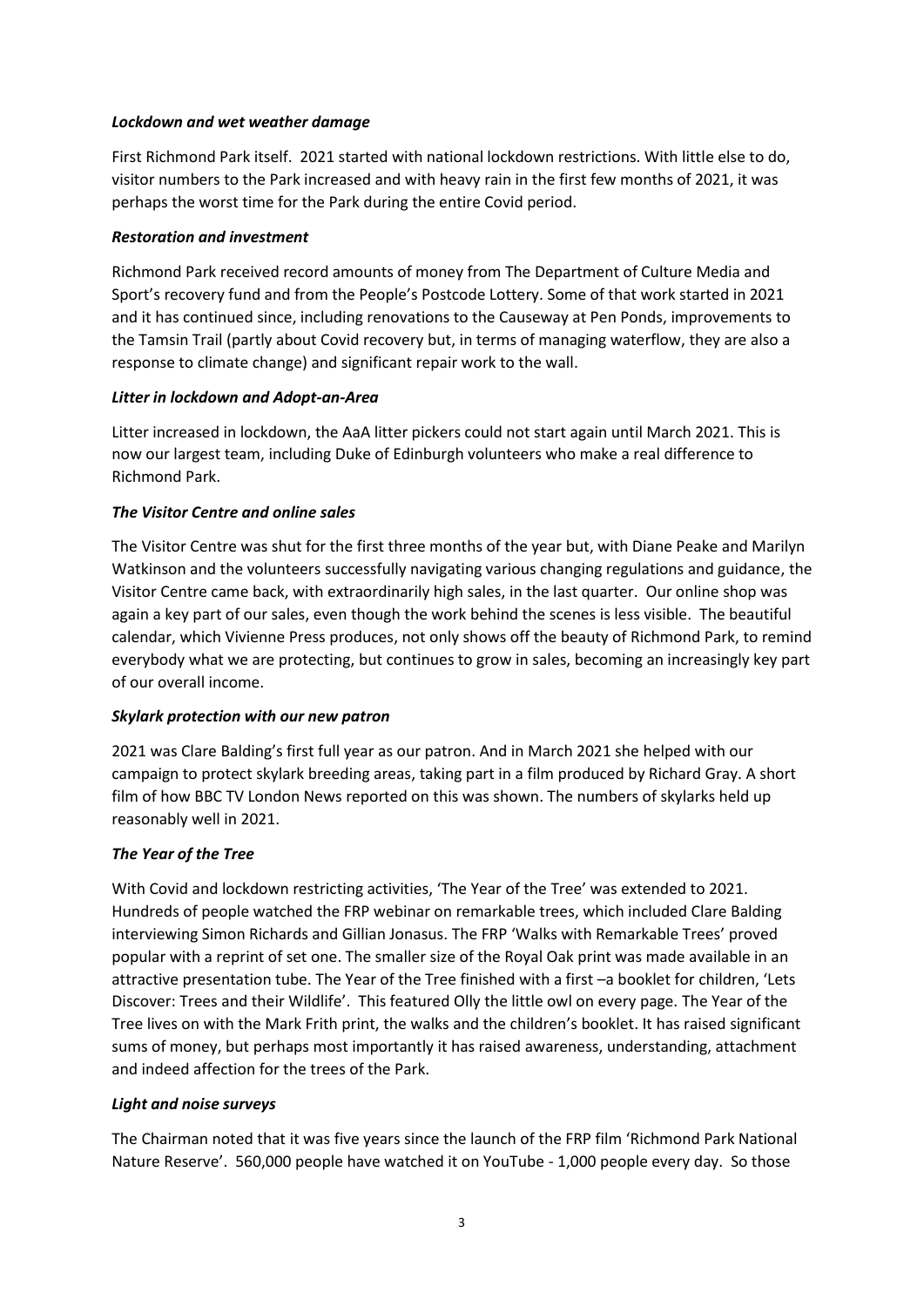opening words of our patron Sir David Attenborough are familiar to many: *"Richmond Park: until morning, it's the darkest and quietest place in the capital".*

Accordingly, in 2021 FRP commissioned two separate independent expert reports into the light and the noise in Richmond Park. These now give a baseline of the conditions in the Park to enable us to talk with authority about what we are seeking to protect. The noise measurements are important in helping us measure the benefits of tranquility that the Park brings to people's mental health. FRP are starting our own internal monitoring to supplement the external reports.

## *Signage*

The Friends continues to work for better signage to improve visitor behaviour. Good signage is not a complete solution, but it can help. The Royal Parks accepts there is need to improve and have a project to improve signage. FRP volunteered to help with a survey to test location and tone. There was a wide variation by location - confirming the importance of location. The Royal Parks is continuing to develop signage guidelines and we are continuing our discussions with the Royal Parks.

## *FRP's activities*

Roger Hillyer summarised FRP's activities as:

- educating people about Richmond Park.
- campaigning.
- volunteering in practical ways.
- raising funds for the benefit of Richmond Park.

### *Conservation grants*

In 2021, FRP funded chestnut pale fencing and posts to protect dead wood and a further tranche of fencing for veteran tree enclosures and was the main funder of a tree and plant quarantine area in the existing nursery at the Isabella Plantation.

#### *Looking forward*

The Chairman noted the appointment of a new Park Manager. After a massive 25 years' contribution, Simon Richards will shortly be stepping down as Park Manager. Paul Richards will be taking over. He grew up in East Sheen and has most recently been Head of the Parks Service at the London Borough of Hillingdon.

Other forthcoming issues include:

- Traffic trial announcement
- Crossings for pedestrians
- Queen's Green Canopy: Platinum Jubilee Wood
- Roehampton Gate Café proposals
- Heathrow airspace developments
- Increasing visitor numbers
- Climate change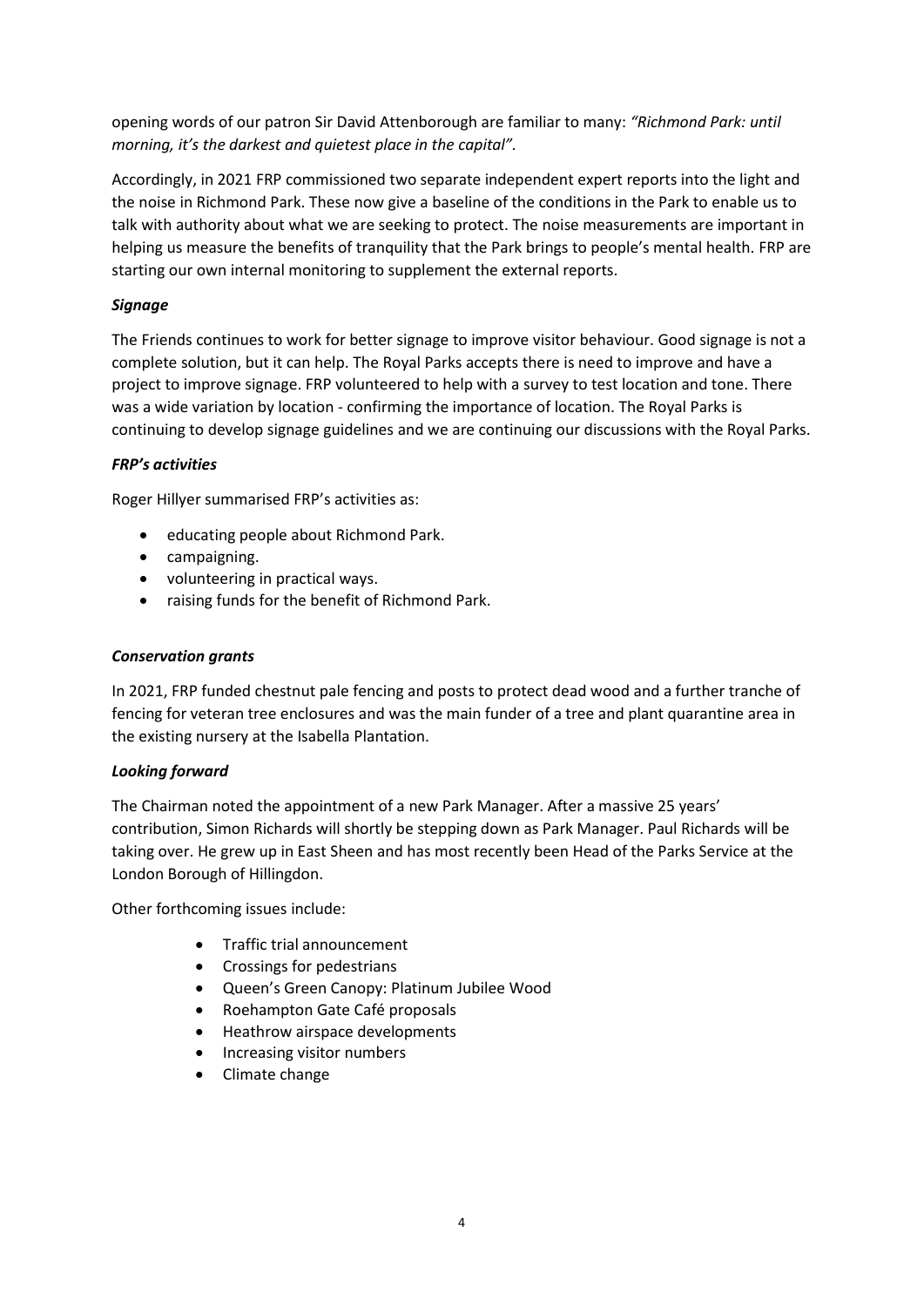## *The Discoverers film*

To close, a film was shown, produced by one of FRP's new volunteers, Bea Mansouri, who runs the Discoverers pages on the website. This featured Monique Sarkany, who now leads Discoverers, and the Beverley Brook survey team.

It is an example of how different teams, involving both new and experienced volunteers working together, mean the Friends of Richmond Park will continue to be an active, influential and successful charity.

# **8.** *Questions to the Trustees and discussion of matters of concern*

Judith Pearson explained that the Trustees would aim to deal with all the pre-submitted questions first and then hope to move on, time permitting, to any additional questions that people posed during the meeting.

# *Traffic*

Nick Coleman responded to a set of questions about traffic. Tony Edwards asked: "What is happening regarding the closure of the road between Sheen Cross and Sheen Gate, and the road between Robin Hood Gate and the Isabella Plantation". Christian Gastaldello's question touched on a similar point: "When will motorists be able to drive around the full perimeter of the park?"

Nick reminded the meeting of the context. The roads in the Park are private and the responsibility of The Royal Parks (not the Friends). The road closures are part of a trial and an announcement as to the outcome is expected next month, in May. We do not know for certain but anticipate that The Royal Parks will announce that the trial closures will be made permanent, not least because a significant majority of respondents to the consultation were in favour of the change. If that is the case, we expect that the temporary plastic barriers will be replaced by more appropriate wooden barriers.

Nick then moved to questions about possible future changes. Kate Benest asked how much support there would be for having a "car free" or "bicycle free" weekend, say once a quarter – this could be a positive to emerge from lockdown. Nick said that the road changes currently being trialled are the biggest changes since Robin Hood Gate was closed and the 20mph limit re-imposed in 2004. We expect that, should the trial measures be made permanent, The Royal Parks will want to let them settle in before making any more major changes. We can only speculate how much support there would be for these ideas but FRP are very aware that every change has winners and losers. For example, car-free weekends would mean reduced access for people with disabilities who rely on cars for access; whilst more cycling could make it harder for pedestrians to cross the road. FRP stands for balance between all Park users. We also support the Royal Parks' hierarchy of road users, which is wildlife, pedestrians, cyclists and cars in order of priority.

Nigel Kellow asked why ANPR (automatic number plate recognition) cameras had not been installed, as a mechanism for enforcing the ban on commercial vehicles and creating options for revenue generation from through traffic. Nick explained that ANPR had been actively investigated by The Royal Parks – there are some clear potential benefits but it would require legislation to permit their introduction and it is a slow, expensive and complex process to secure time in the Parliamentary calendar.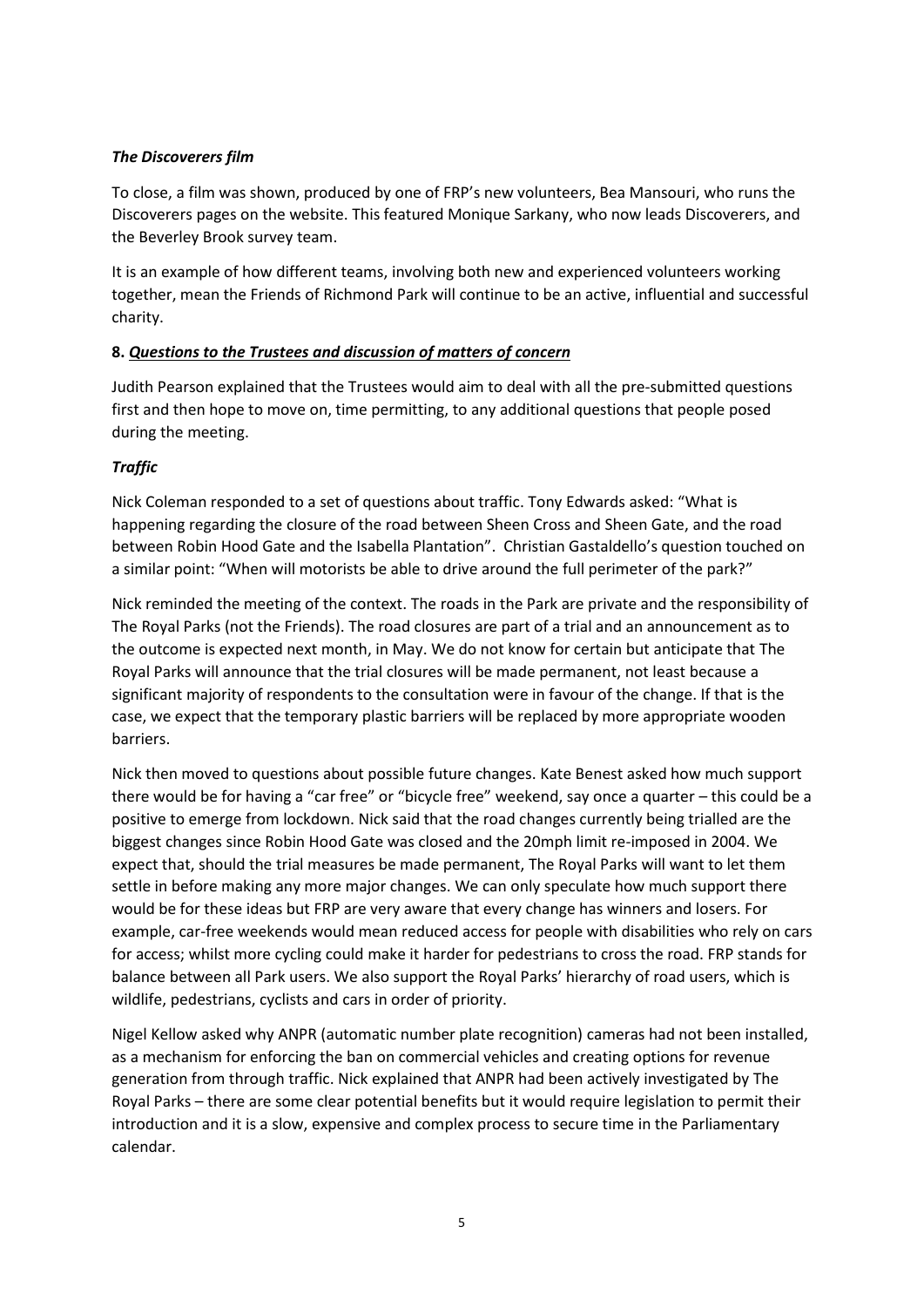Finally, Christopher Campbell, on behalf of Richmond Park Cyclists asked the Friends to formally develop a visionary, sustainable transport policy that will cover movement within the Park, getting to and from the Park, through traffic and timescales. Nick referred to the legal charitable objects of FRP, that seek to balance the environmental interests and public benefit. These guide FRP's policies with regard to transport. He reiterated that FRP stands for a balance between all Park users; and supports The Royal Parks' hierarchy of priority for road users, whereby each group must not be disadvantaged by those lower in the hierarchy. In addition, FRP is in favour of reducing through traffic. FRP does not see the need for any more by way of policy, especially at a time when the biggest changes in a generation have not even been finalised, let alone settled in.

### *Branding*

Rosemary Hadfield asked whether it would be worth rebranding Richmond Park as Richmond Safari Park, which might elicit the respect for the Park that is needed for a space that is not like a safe municipal park, but is actually a protected space and also contains dangers such as wild animals roaming free and lymes disease?

Vivienne Press said that FRP agreed that it is important that visitors realise that this is not a typical local park. There are a number of ways of doing this. Our preference is to promote the message that visitors are coming to a National Nature Reserve. Our Tread Lightly Campaign is part of this.

Indeed, we have been actively promoting these messages for the past 5 years – starting with the launch of our Film – Richmond Park National Nature Reserve. Vivienne then showed images of our publications to illustrate that Richmond Park is always followed by National Nature Reserve in the same size font.

Alongside this, three years ago, we conducted a survey and review of the signage in the Park, and are currently working with TRP to influence the new signage that they are preparing so that the Tread Lightly messages to take nothing away, leave nothing behind and respect the wildlife are clear to all visitors.

#### *Wildlife Conservation*

Richard Gray answered a series of questions on wildlife.

Christian Gastaldello asked " What progress is being made by the Park's team to prevent the spread of invasive fern?" Richard said that, technically, bracken is not an invasive plant in that it is a universally native plant in the UK. However, it certainly spreads rapidly if given the opportunity. The Royal Parks are aware of the threat to the acid grassland, which is a valuable habitat (not least for anthills) for which the Park is designated as an SSSI. It is not straightforward to stop the spread of bracken because it grows from underground rhizomes which are not removed by mowing off the top growth. The Royal Parks do seek to weaken the growth in certain areas by regular use of a roller pulled by horses. Understandably, The Royal Parks are reluctant to use chemical spray. It is also worth noting that a certain amount of bracken is welcome in that it offers protection for young deer in the birthing season and also cover for birds, such as stonechat, reed bunting and wrens.

Richard then turned to a question about dogs from Tricia Culliford : "Are you planning to repeat last year's ban on dogs off leads during the deer birthing period and if so what is the justification?" Richard noted that this is a decision for The Royal Parks who had announced two days previously that it would be compulsory for all dogs to be on leads in all areas of the Park from 1 May to 31 July 2022, to protect both deer and dogs during the deer birthing season. He pointed out that The Royal Parks are not outliers in this respect – most deer parks, including all 12 or so managed by the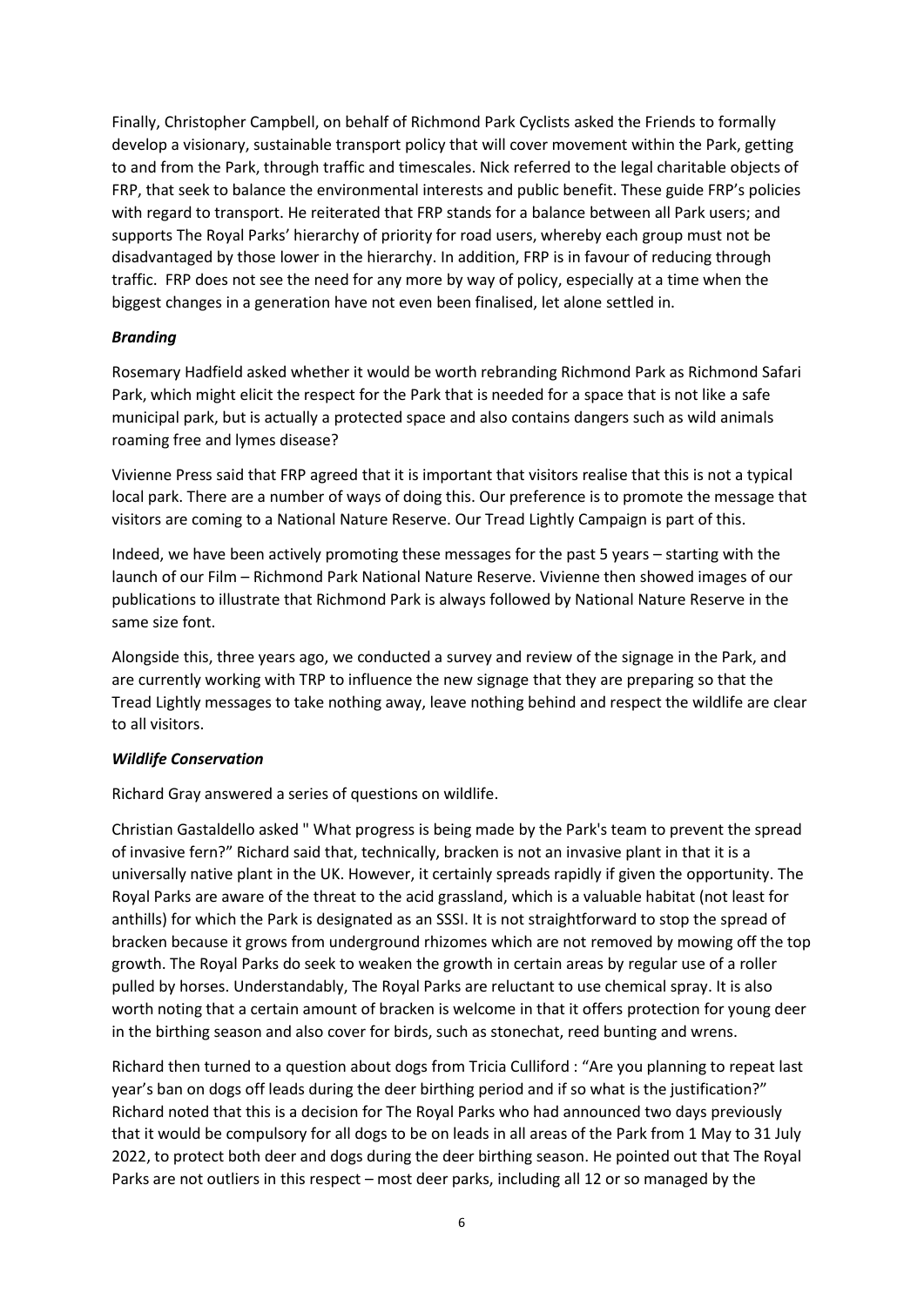National Trust, require dogs on leads at all times. The season is a vulnerable time for female deer, who hide their young in bracken and long grass to conceal them from dogs and other perceived predators. There has been an increase in cases of dogs chasing deer in Richmond and Bushy Parks. During March 2022, The Royal Parks were alerted to an average of one such incident every day. It is not just an issue for out-of-control dogs; female deer are instinctively protective of their young and may be frightened and respond aggressively even to well-behaved dogs. Accordingly, dog walkers are warned that having a dog on a lead does not completely eliminate risk, and the safest option is to exercise dogs elsewhere during the birthing season.

Tim Thursfield flagged concerns about various creatures which he saw as potentially too numerous and troublesome. He asked what is being done by way of "vermin control", commenting that in his view there are too many grey squirrels and carrion crows. He also expressed a concern that parakeets are taking over nesting holes for native species. Richard noted that there are legal controls on killing or capturing wild birds and animals. It is difficult to target particular species for capture or killing and, in any case, all these three are present in large numbers in the wider area, so it would make no difference to eliminate a certain number in the Park, as others would quickly move into the Park from outside, to take their place. As to whether parakeets do out-compete native birds, there is some anecdotal evidence but, so far, no firm scientific basis for saying that they are a threat.

### *Environmental*

First, Roger Hillyer took a question from Florence Mitchell about a local aborist who has been raising a petition against what he describes as a "ruthless pruning regime in Richmond Park". Has there been a reaction from the Friends of Richmond Park? Roger said that FRP have discussed this with The Royal Parks and believe they are taking the criticism seriously but do not accept it is valid. They have checked the maintenance of the trees to which he has drawn attention and entered into a dialogue with him. They offered to bring in an independent expert to review their work but we understand he declined. FRP do not see any reason to disagree with The Royal Parks' approach.

Next, Simon Taylor asked why there are not more dog waste bins in 'central' areas of the park. Roger said that The Royal Parks generally locate bins near car parks and/or entrances because that is where most dog waste is created. Other locations are possible provided they are near a road, to facilitate collection. If there is a suggestion of a particular location for a new bin near a road, then he would be happy to pass it on.

Tim Thursfield raised a couple of concerns about the impact of the cafés on the environment. "Why is there still a diesel generator pumping out toxic fumes from the Pen Ponds café?" Roger explained that there is no electricity supply to that location and The Royal Parks consider the cost of bringing it in would be prohibitive. Apparently, the generator was converted to biodiesel last year. Having said that, FRP agree that the current arrangement is far from ideal. Secondly, "Why are the cafés still using single use plastics, such as water bottles, cups, spoons, etc?" Roger said that FRP agree with the sentiment behind the question and he had discussed this with Simon Richards, the Park Manager. This is a timely question as the current catering contracts are being revised at the moment.

The final pre-submitted question: What habitat improvements, for wildlife, are planned for the future? Roger Hillyer and Richard Gray responded. Projects include pathway improvements (which protect surrounding habitats by concentrating foot/cycle traffic on the path), planting of a new wood near Ham Cross as part of the Queen's Green Canopy, measures to slow the flow and retain